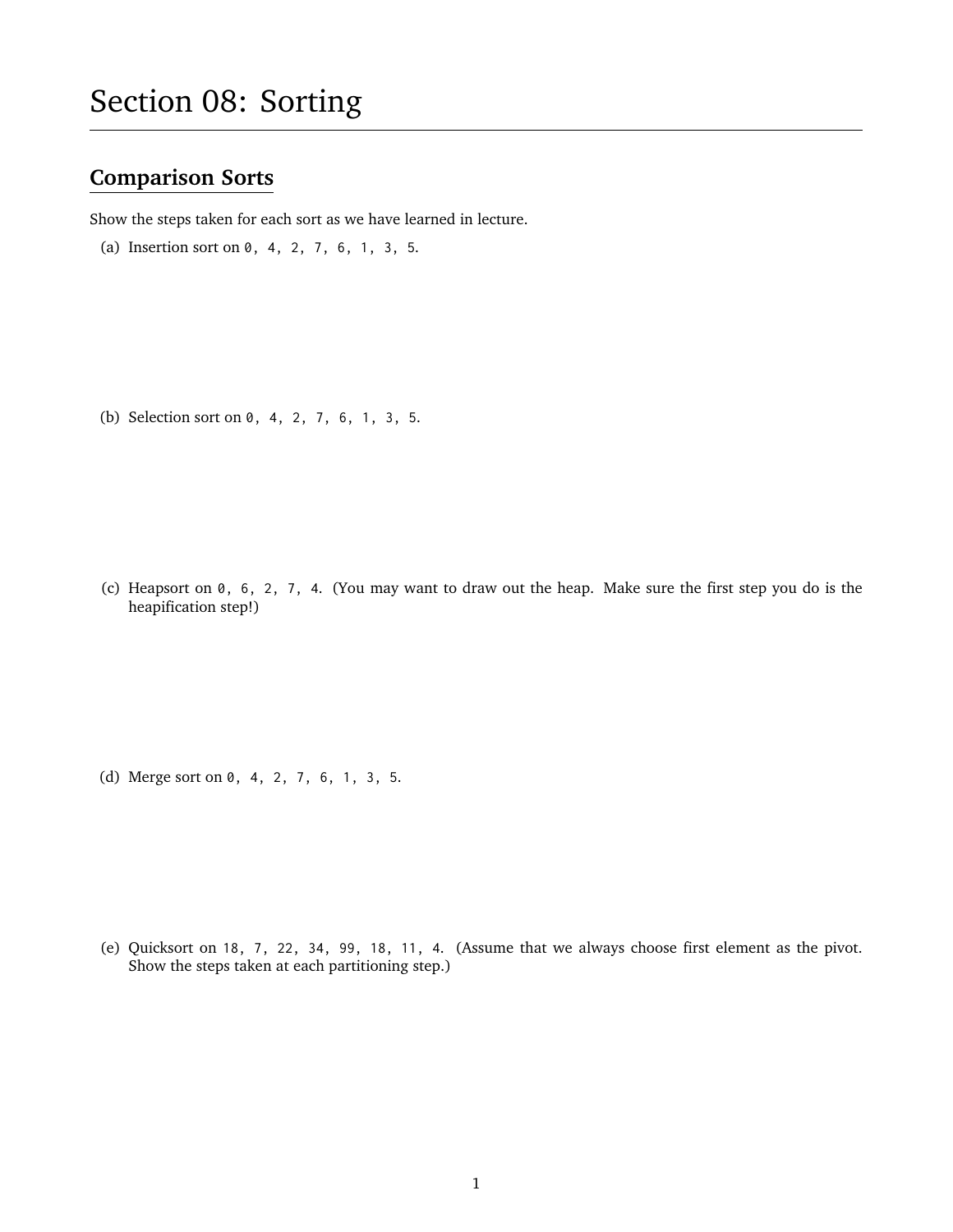## **Counting Sorts**

- (a) Show how the following list would look after one iteration of radix sort starting at the most significant digit with a radix of 10: [718, 445, 284, 517, 958, 851, 81]
- (b) Now consider how the answer to the previous question would change if we used the least significant digit instead. Which of the following is the order after one iteration?

 $\Box$  851, 81, 284, 445, 517, 958, 718  $\Box$  81, 851, 284, 445, 517, 718, 958  $\Box$  851, 81, 284, 445, 517, 718, 958  $\Box$  81, 851, 284, 445, 517, 958, 718

- (c) A friend proposes using radix sort to sort alphabetic strings. They would treat each string's characters as a base 26 digit and perform a radix sort using LSD. Would this algorithm correctly sort alphabetic strings? Why or why not?
- (d) In order to speed up your radix sort algorithm, someone suggests choosing a hash table size as big as your largest value. Describe inputs where this would be advantageous and inputs where this is a disadvantage.

## **Sorting Decisions**

For each of the following scenarios, say which sorting algorithm you think you would use and why. As with the design decision problems, there may be more than one right answer.

- (a) Suppose we have an array where we expect the majority of elements to be sorted "almost in order". What would be a good sorting algorithm to use?
- (b) You are writing code to run on the next Mars rover to sort the data gathered each night (Think about sorting with limited memory and computational power).
- (c) You're writing the backend for the website SortMyNumbers.com, which sorts numbers given by users.
- (d) Your artist friend says for a piece she wants to make a computer sort every possible ordering of the numbers 1, 2, . . . , 15. Your friend says something special will happen after the last ordering is sorted, and you'd like to see that ASAP.

(e) (1, 2, 3, 4, 5, 6, 7)